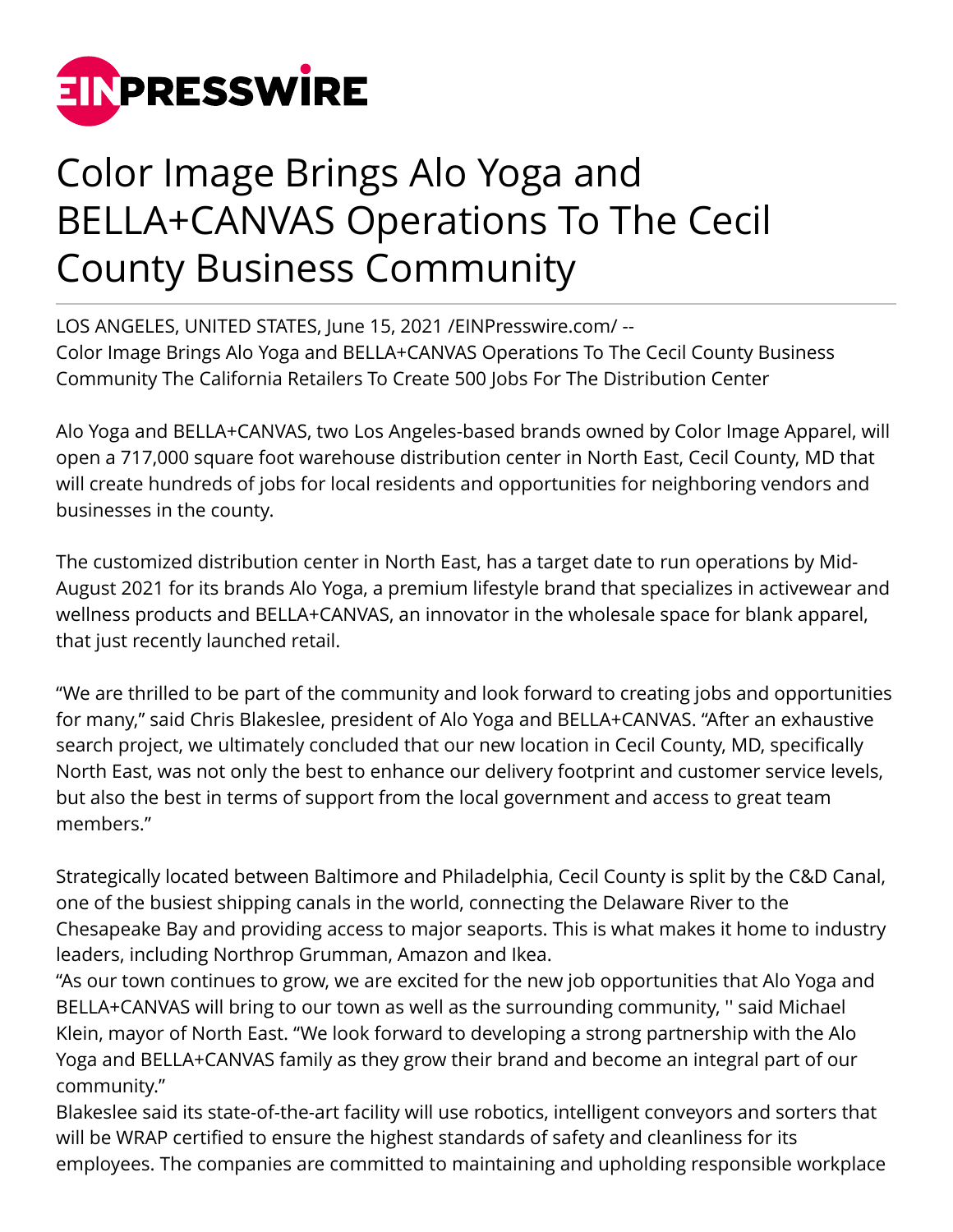and environmental standards, with all of its U.S. production and office facilities having received Platinum accreditation from WRAP, and only working with partners who share the company's values of a humane and safe workplace.

The Color Image Apparel brands have partnered with Radial, a prominent third party logistics company, to manage its North East, MD facility.

"Radial is excited and eager to partner with Color Image Apparel, supporting both high end lifestyle brands; Alo Yoga and BELLA+CANVAS, '' said Alex Keyer, vice president of fulfilment services of Radial. "We see this opportunity to expand together in Cecil County as the perfect fit to create more jobs in a wonderful community while enhancing the Alo Yoga and BELLA+CANVAS customer experience at the same time."

Job seekers should visit [www.radial.com/about/careers](https://www.radial.com/about/careers) to view open positions for Alo Yoga & BELLA+CANVAS. Closer to August 2021, the list of openings will grow significantly as it approaches its mid-August target opening date.

## ABOUT ALO YOGA

Alo Yoga (Alo) is a Los Angeles-based premium lifestyle brand with a mission to bring yoga to the world, spread mindful movement, inspire wellness and create community. Since launching in 2007, Alo has become a global leader in activewear design and its franchised fabrics. Alo is ecoaware and has been W.R.A.P. Certified in a humane and sweat-shop-free environment since day one. An acronym for Air, Land, and Ocean, Alo has a studio-to-street mentality that transcends fashion and goes beyond the mat. Alo is available online at  $\square$ www.aloyoga.com and Alo sanctuaries in Los Angeles, New York, and San Diego as well as select retailers. For more information visit [www.aloyoga.com.](http://www.aloyoga.com)

## ABOUT BELLA+CANVAS

BELLA+CANVAS is a Los Angeles-based apparel company in the United States with a mission to build in America by creating more jobs with the largest manufacturing operation in North America. Known for making some of the best fitting and feeling tees in the world, BELLA+CANVAS is an innovator in the wholesale apparel space, constantly developing new fabrics such as its signature 'Airlume' cotton. Committed to sustainability, BELLA+CANVAS manufactures tees responsibly by minimizing its ecological footprint at every stage of the production process. For more information visit [www.bellacanvas.com.](https://www.bellacanvas.com)

MEDIA CONTACT ALO & BELLA+CANVAS Maxine Silva, 818-640-3225